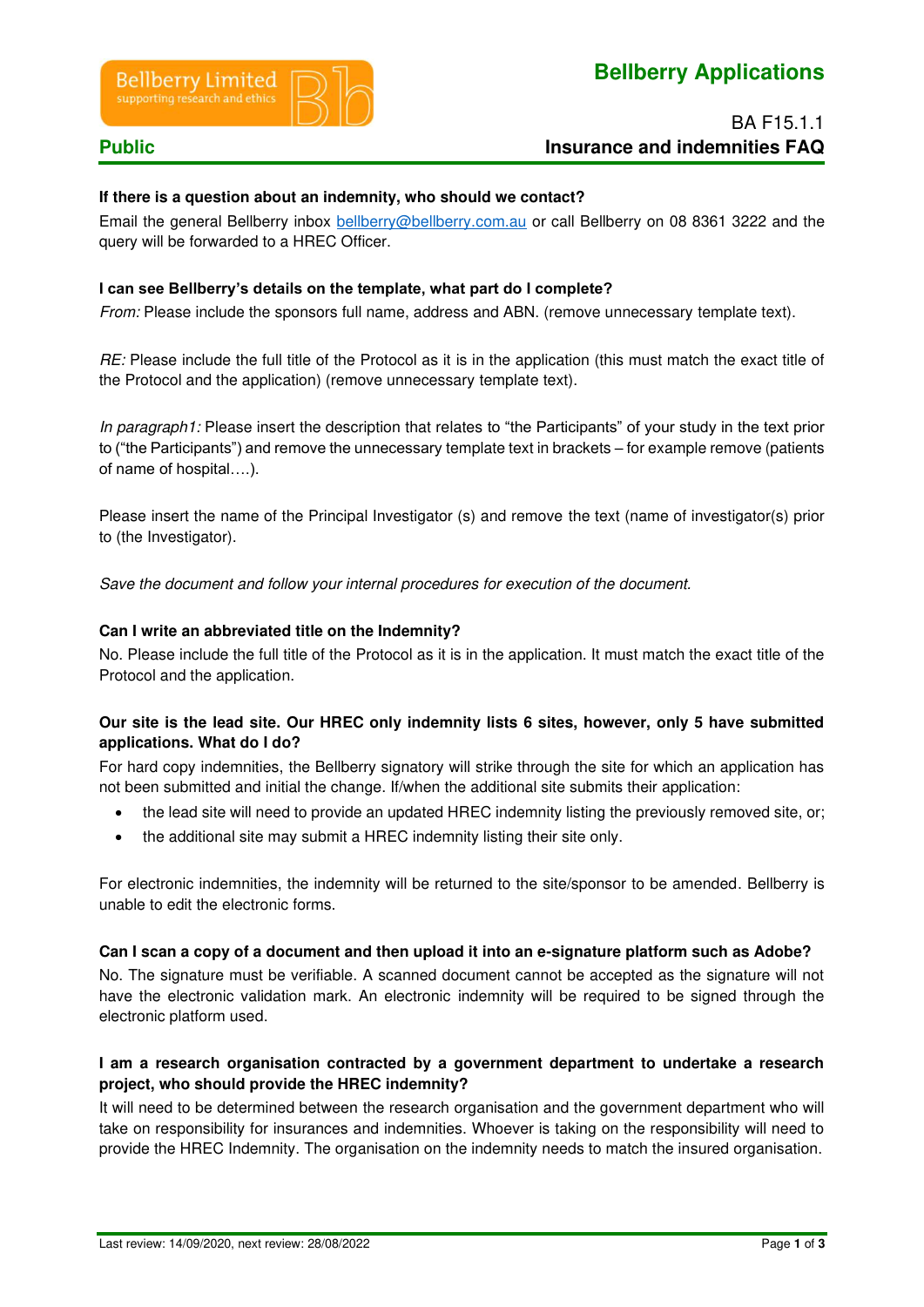

## BA F15.1.1 **Public Public 2001 Public 2001 Insurance and indemnities FAQ**

#### **I am a research organisation contracted by a government department to undertake a research project, and will provide the HREC indemnity, do I need a Standard indemnity?**

No, a Standard indemnity is not required. This will generally be covered through the agreement in place between the government department and the research organisation.

#### **My study is non-sponsored and is investigator led, do I need to provide a HREC indemnity?**

If there is no sponsor for a study and the Principal Investigator/site has confirmed that they are taking on responsibility of insurance and indemnity, the HREC Indemnity will need to be between the investigator/site and Bellberry. The indemnity must exist between the two parties in the same way as it would for a sponsored study. The investigator or investigator's employer may take the responsibility of the sponsor.

### **If an electronic HREC Indemnity can't be signed electronically by Bellberry (e.g. the sender hasn't created a signature field for Bellberry) can this be printed and signed manually (if there is a signature verification stamp)?**

Yes, if agreeable by the site/sponsor.

#### **Does Bellberry allow counterpart clauses to be added to the HREC Indemnity?**

Yes. We recommend submitting any proposed changes or additions to the indemnity to Bellberry as soon as possible. Discussion on the changes can happen in parallel to the study review. Where possible, the Indemnity should be part of the initial submission. If it is not available at the point of submission, it will be required to be finalised before approval of the study is completed. Once agreed upon, the sponsor can use this same form of indemnity with Bellberry for any future studies where the same conditions apply.

#### **When would the non-patient volunteer clause in paragraph 1 of the Indemnity be used?**

If a research institution has healthy volunteers that would not be considered 'patients' of the organisation, they may complete their HREC Indemnity in the following manner:

The Indemnified Party agrees to participate in the above sponsored study ("the Study") involving nonpatient volunteers ("the Participants") to be conducted by ("the Investigator").

# **I am unsure how to set up the indemnity in DocuSign, what do I do?**

Open DocuSign. On the Home page, click "START NOW"

Upload and attach the correctly edited HREC Indemnity word document.

CLICK "NEXT" (DO NOT tick I am the only signer)

Create a signing cycle.

Please add a signature for the delegated sponsor signatory and then add another recipient for Bellberry [bellberry@bellberry.com.au.](mailto:bellberry@bellberry.com.au) See the below image.